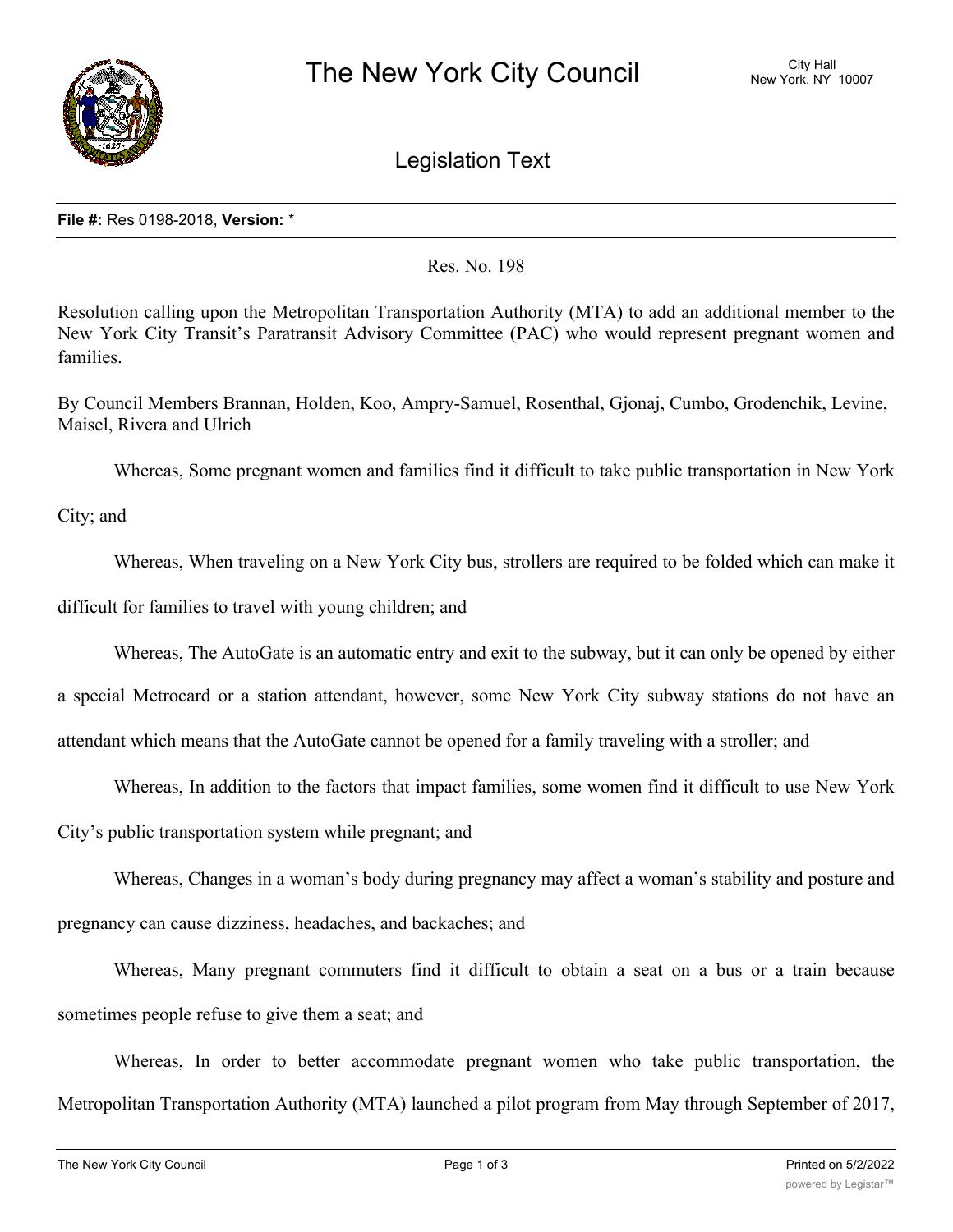## **File #:** Res 0198-2018, **Version:** \*

as part of their 'Courtesy Counts' campaign; and

Whereas, The MTA gave out free buttons that say, "baby on board" and "please offer me a seat" to help make it easier for pregnant women and people with disabilities to obtain a seat on public transit; and

Whereas, The campaign was meant to incentivize people to give up their seat without having an awkward interaction, such as mistakenly implying someone is pregnant or has a disability; and

Whereas, The MTA's program is modeled after a program that began in London in 2005, when they created a button program for pregnant women and then later for people with disabilities; and Whereas, According to the MTA, London's government body, Transport for London, represents local transportation, has distributed approximately 130,000 buttons every year since 2005; and Whereas, While the MTA is taking steps to make the commuting experience more hospitable for pregnant women and people with disabilities, it would be beneficial to have a dedicated representative on the New York City Transit's Paratransit Advisory Committee (PAC) who could advocate for the needs of pregnant women and families; and

Whereas, PAC is an advisory body created to serve as a liaison between the disability community and the New York City Transit's Paratransit Division; and

Whereas, The Paratransit Division of New York City Transit seeks PAC's comments on proposed changes in service, policies and procedures; and

Whereas, In order to be a member of PAC, an individual must either be an Access-A-Ride customer or a representative of a disability organization from the five boroughs; and

Whereas, PAC is currently limited to fifteen members; and

Whereas, The MTA's NYC Transit could add at least one additional position to PAC to represent pregnant women and families and to advocate for their needs on public transportation; now, therefore be it